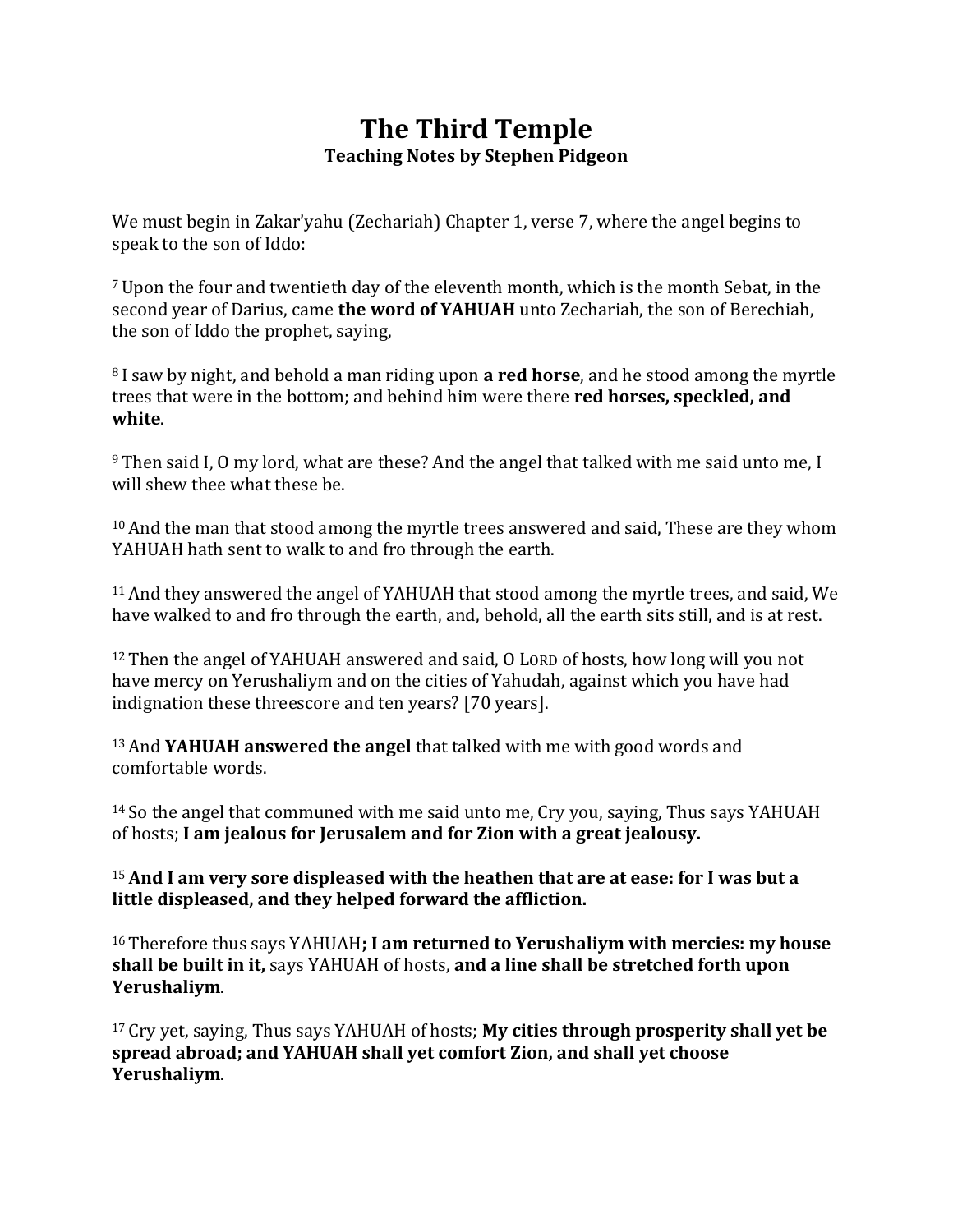<sup>18</sup> Then lifted I up mine eyes, and saw, and behold four horns.

<sup>19</sup>And I said unto the angel that talked with me, What be these? And he answered me, These are the horns which have scattered Judah, Israel, and Jerusalem. [Four kings: Sannacherib, Nebuchadnezzar, Cyrus, Xerxes.]

#### <sup>20</sup>And YAHUAH showed me **four carpenters**.

<sup>21</sup> Then said I, What come these to do? And he spoke, saying, These are the horns which have scattered Judah, so that no man did lift up his head: but these are come to fray them, **to cast out the horns of the other people**, which lifted up their horn over the land of Judah to scatter it.

I lifted up mine eyes again, and looked, and behold a man with a measuring line in his hand. 2 Then said I, Whither go you? And he said unto me, To measure Yerushaliym, to see

what is the breadth thereof, and what is the length thereof.

<sup>3</sup>And, behold, the angel that talked with me went forth, and another angel went out to meet him,

<sup>4</sup>And said unto him, Run, speak to this young man, saying, **Yerushaliym shall be inhabited as towns without walls for the multitude of men and cattle therein:**

<sup>5</sup> **For I,** says YAHUAH, **will be unto her a wall of fire round about, and will be the glory in the midst of her.**

**<sup>6</sup> Ho, ho, come forth, and flee from the land of the north, says YAHUAH: for I have spread you abroad as the four winds of the heaven, says YAHUAH.**

**<sup>7</sup> Deliver yourself, O Zion, that dwells with the daughter of Babylon.**

#### <sup>8</sup> For thus says YAHUAH TSE'VAOTH; **After the glory has he sent me unto the nations which spoiled you: for he that touches you touches the apple of his eye.**

<sup>9</sup> For, behold, I will shake mine hand upon them, and they shall be a spoil to their servants: and ye shall know that YAHUAH TSE'VAOTH has sent me.

#### <sup>10</sup> **Sing and rejoice, O daughter of Zion: for, lo, I come, and I will dwell in the midst of thee,** says YAHUAH.

<sup>11</sup>And many nations shall be joined to YAHUAH in that day, and shall be my people: and I will dwell in the midst of thee, and you shall know that YAHUAH TSE'VAOTH has sent me unto you.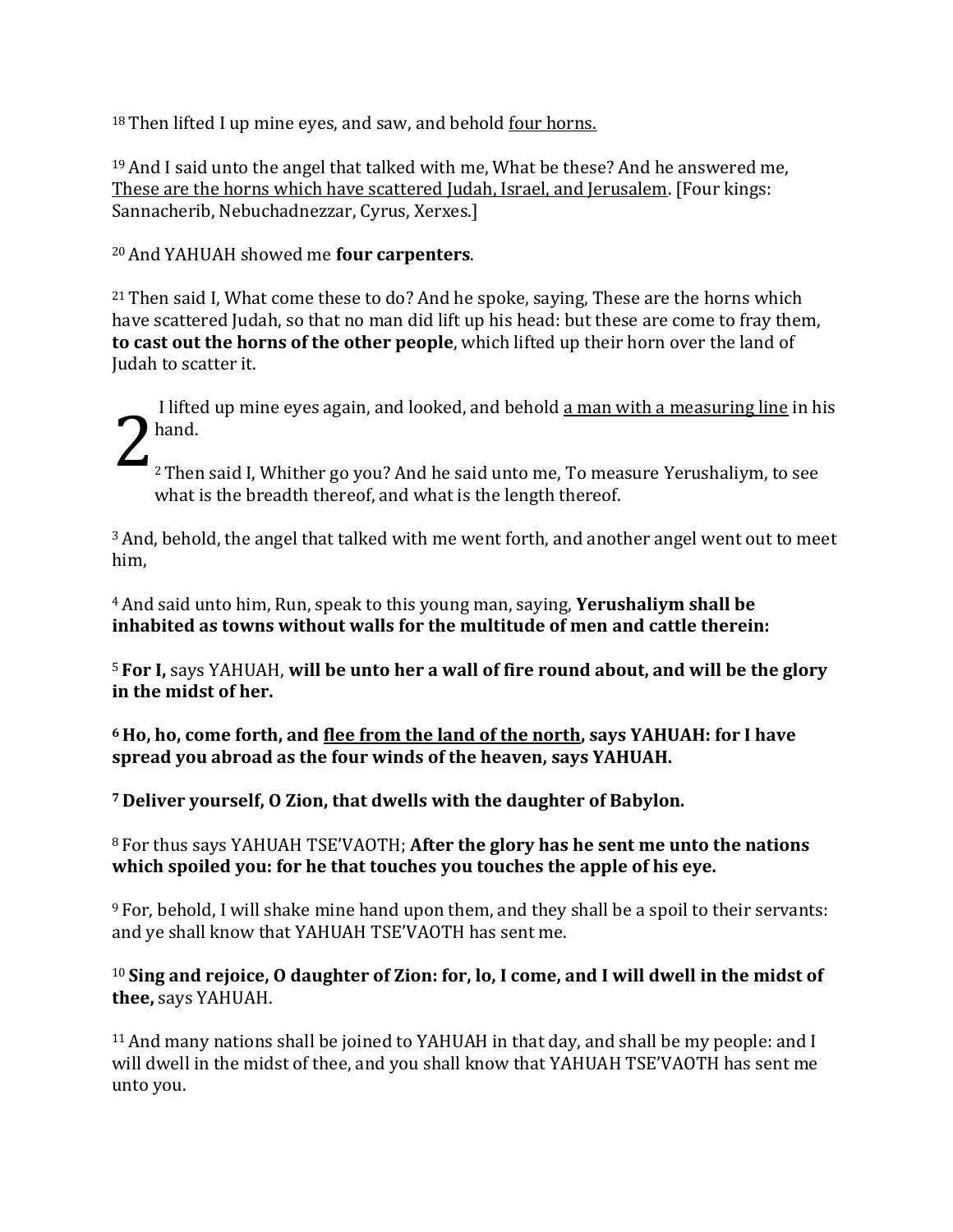<sup>12</sup>And YAHUAH shall inherit Yahudah his portion in the holy land, and shall choose Yerushaliym again.

<sup>13</sup>Be silent, O all flesh, before YAHUAH: for he is raised up out of his holy habitation.

And he shewed me YAHU'SHAH the high priest standing before the angel of YAHUAH, and Satan standing at his right hand to resist him.<br><sup>2</sup> And YAHUAH said unto Satan, **YAHUAH rebuke** <sup>2</sup>And YAHUAH said unto Satan, **YAHUAH rebuke you, O Satan; even YAHUAH that has chosen Yerushaliym rebuke you: is not this a brand plucked out of the fire?**

<sup>3</sup>Now YAHU'SHAH was clothed with filthy garments, and stood before the angel.

<sup>4</sup>And he answered and spoke unto those that stood before him, saying, **Take away the filthy garments from him.** And unto him he said, **Behold, I have caused your iniquity to pass from you, and I will clothe you with change of raiment.**

<sup>5</sup>And I said, Let them set a fair mitre upon his head. So they set a fair mitre upon his head, and clothed him with garments. And the angel of YAHUAH stood by.

<sup>6</sup> And the angel of YAHUAH protested unto YAHU'SHAH, saying,

<sup>7</sup> Thus says YAHUAH TSE'VAOTH; **If thou wilt walk in my ways, and if thou wilt keep my charge, then thou shalt also judge my house, and shalt also keep my courts, and I will give you places to walk among these that stand by.**

<sup>8</sup> **Hear now, O YAHU'SHAH the high priest, you, and your fellows that sit before you: for they are men wondered at: for, behold, I will bring forth my servant the BRANCH.**

<sup>9</sup> **For behold the stone that I have laid before YAHU'SHAH**; **upon one stone shall be seven eyes: behold, I will engrave the graving thereof**, says YAHUAH TSE'VAOTH, **and I will remove the iniquity of that land in one day.**

<sup>10</sup> **In that day**, says YAHUAH TSE'VAOTH, **shall ye call every man his neighbor under the vine and under the fig tree.**

*And the angel that talked with me came again, and waked me, as a man that is wakened out of his sleep*. 4

<sup>2</sup>And said unto me, *What see you?* And I said, I have looked, and behold a menorah all of gold, with a bowl upon the top of it, and his seven lamps thereon, and seven pipes to the seven lamps, which are upon the top thereof:

<sup>3</sup> And two olive trees by it, one upon the right side of the bowl, and the other upon the left side thereof.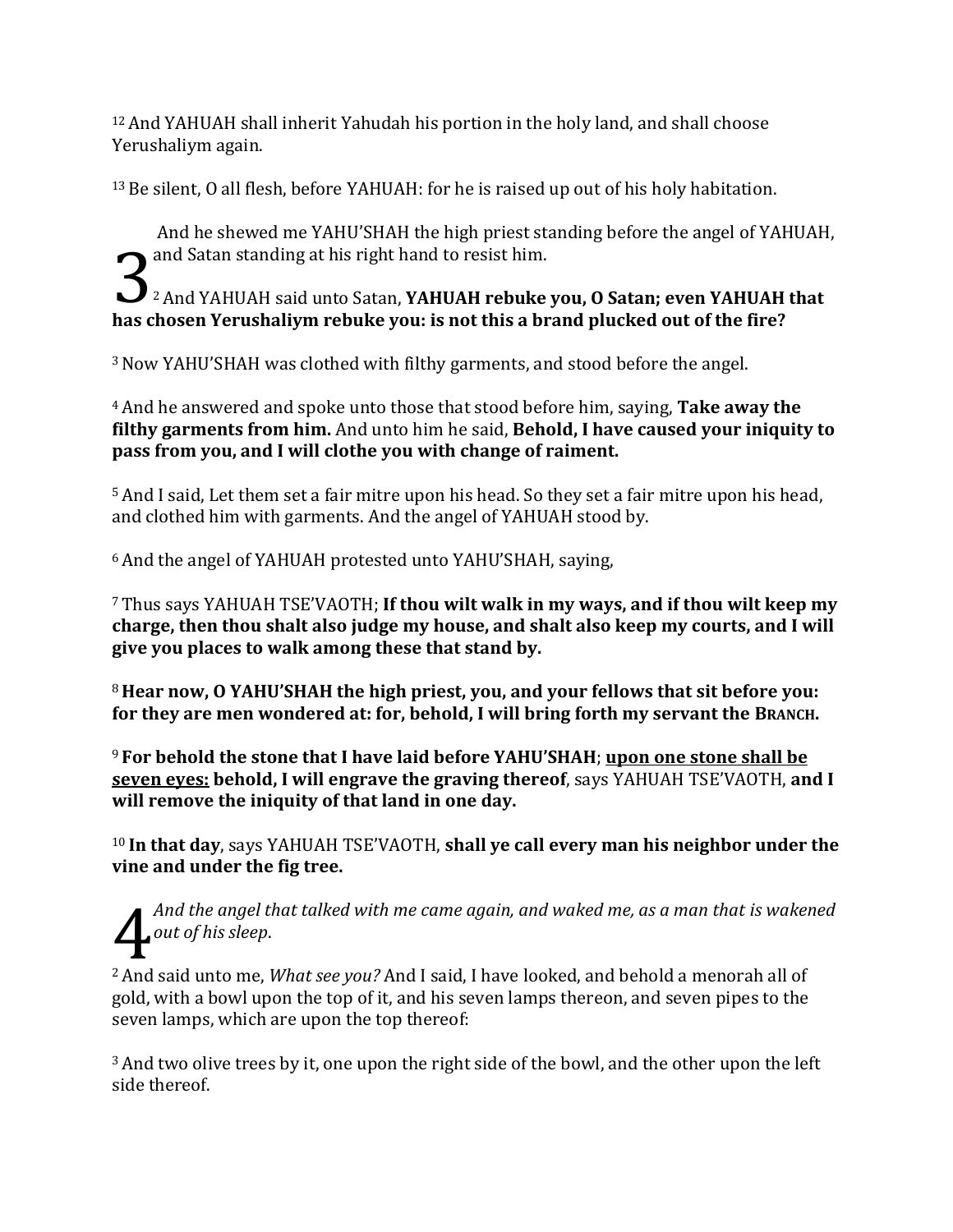<sup>4</sup> So I answered and spoke to the angel that talked with me, saying, What are these, my lord?

<sup>5</sup> Then the angel that talked with me answered and said unto me, *Know you not what these be?* And I said, No, my lord.

<sup>6</sup> Then he answered and spoke unto me, saying, *This is the word of YAHUAH unto Zerubbabel, saying,* **Not by might, nor by power, but by my spirit,** says YAHUAH TSE'VAOTH.

<sup>7</sup>Who art you, O great mountain? Before Zerubbabel you shalt become a plain: and he shall bring forth the headstone thereof with shoutings, crying, Grace, grace unto it. [Zerub'babel shall flatten Mount Moriah, i.e., the Temple Mount].

<sup>8</sup> Moreover the word of YAHUAH came unto me, saying,

<sup>9</sup>**The hands of Zerubbabel have laid the foundation of this house; his hands shall also finish it; and you shall know that YAHUAH TSE'VAOTH has sent me unto you.**

<sup>10</sup> **For who hath despised the day of small things? For they shall rejoice, and shall see the plummet in the hand of Zerubbabel with those seven; they are the eyes of YAHUAH, which run to and fro through the whole earth.**

<sup>11</sup> Then answered I, and said unto him, What are these two olive trees upon the right side of the menorah and upon the left side thereof?

<sup>12</sup>And I answered again, and said unto him, What be these two olive branches which through the two golden pipes empty the golden oil out of themselves?

<sup>13</sup>And he answered me and said, *Know you not what these be?* And I said, No, my lord.

<sup>14</sup> Then said he, *These are the two anointed ones, that stand by YAHUAH of the whole earth.*

Analysis:

Zakar'yahu 3:9, in discussing the Branch, says "I have laid a stone [rock] before Yahu'sha; upon the stone shall be seven eyes; behold, I will engrave the graving thereof, and I will remove the iniquity of that land in one day."

The stone is the rock upon which Yahu'sha builds his called out assembly, the Qodeshiym. The seven eyes are the seven angels of the seven called out assemblies:

**Revelation 1:20***The mystery of the seven stars which you saw in my right hand, and the seven golden menorahs. The seven stars are the angels of the seven called out assemblies: and the seven menorahs which your saw are the seven called out assemblies.*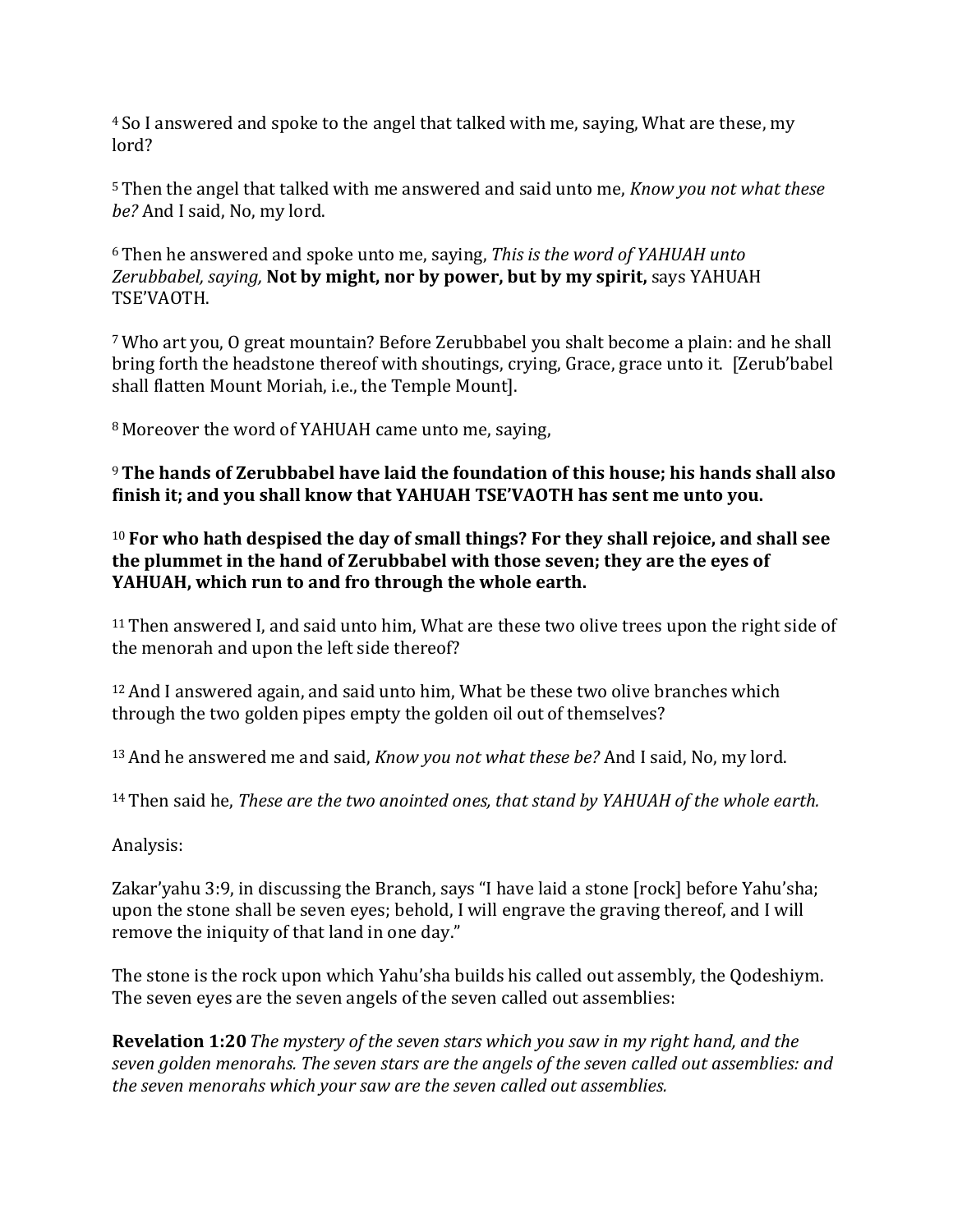The engraving on the rock is what appeared above the head of the impaled Meshiach in Hebrew of course:

# יהושע הנצרי ומלך היהודים

It reads Yahusha Ha'Natzeri u'Melek Ha'Yahudiym (Yahusha the Nazarene, and King of the Yahudiym).

Now, let's take a closer look:

The first four letters of each word are: **yod, heh, vav, heh.**

And of course by the blood of the Lamb of Elohiym, the iniquity of the land was removed in one day.

Now, we come to Zakar'yahu 4:10:

## <sup>10</sup> **For who has despised the day of small things? For they shall rejoice, and shall see the plummet in the hand of Zerubbabel with those seven; they are the eyes of YAHUAH, which run to and fro through the whole earth.**

"For who has despised the day of small things" is another way of saying, "who exalts in great things?" Let's remove the double negative and see how this phrase reads:

"For who exalts in great things? For they shall rejoice and shall see the seven angels of the seven called out assemblies with the plummet in the hand of Zerub'babel."

This really can have only one meaning: the third temple is about to be with us, for a great thing (not a small thing) is about to happen, and the Yahudiym will celebrate, saying:

"If this be the day we must die, we shall die at the temple of Yahuah Tse'vaoth, our Elohiym, for He has called us to return to Ziyon from the North, and He has gathered us from the four corners of the earth where we have been dispersed, to come and praise and exalt His holy name; for He has *chosen* Yerushaliym and He has *comforted* Ziyon. Bo, Meshaich, Bo! B'damiy qodesh Qodeshiym! Go'el, Yisra'el, Yahusha, melek ha'melekiym. Baruch atah Adonai Yahuah, Elohaynu malek ha'olam, kadosh Yisra'el. Baroch Ha'Shem."

## **Zakar'yahu 10:8-14**

8 In that day shall YAHUAH defend the inhabitants of Jerusalem; and he that is feeble among them at that day shall be as David; and the house of David shall be as Elohiym, as the angel of YAHUAH before them.